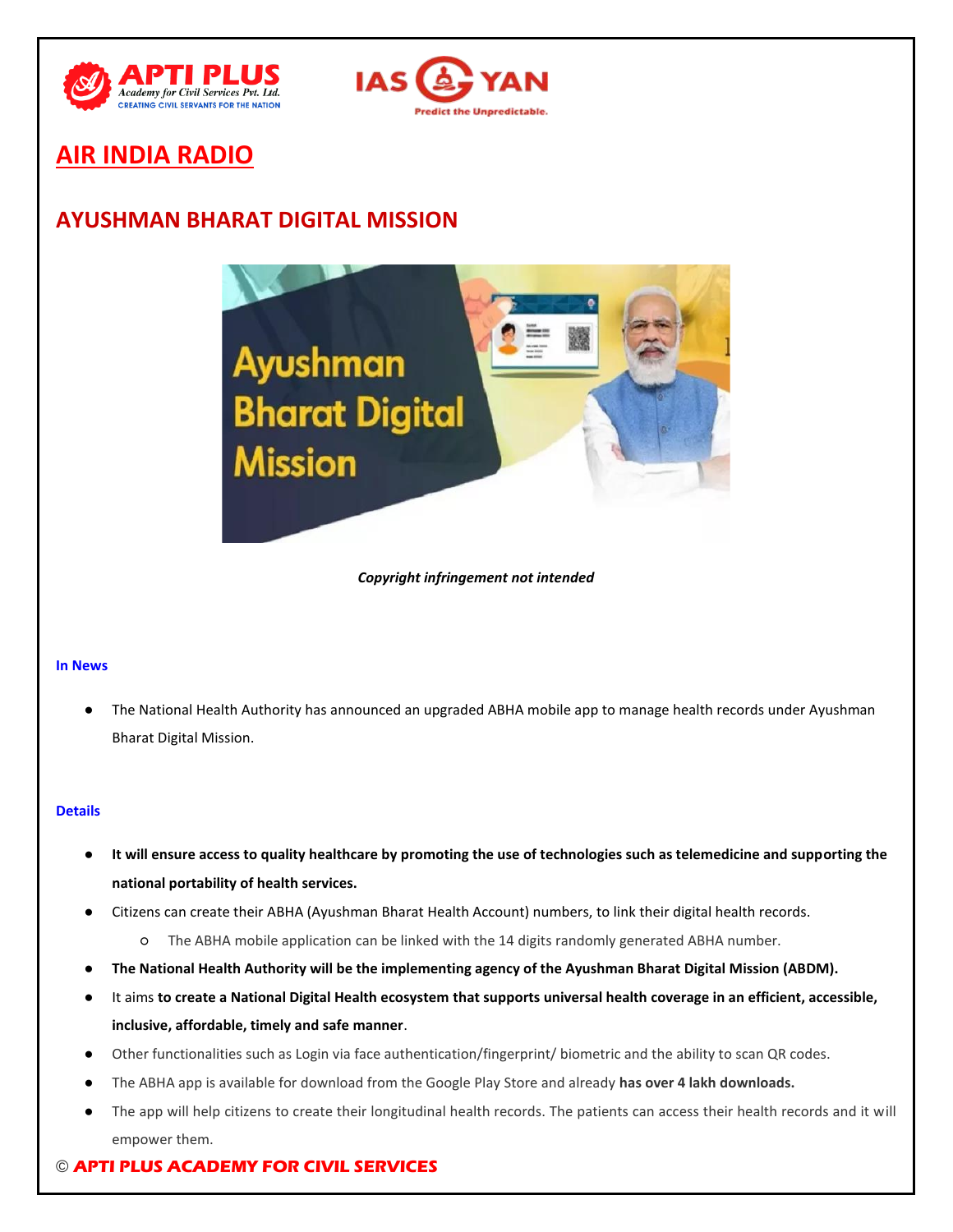



○ It will help them to save their health history on a single platform and access or share their health records anytime and anywhere without the worry of losing them.

## **About Ayushman Bharat National Digital Mission**

- It will ensure access to quality healthcare by promoting the use of technologies such as telemedicine and supporting the national portability of health services.
- Citizens can create their ABHA (Ayushman Bharat Health Account) numbers, to link their digital health records.
- **The National Health Authority will be the implementing agency of the Ayushman Bharat Digital Mission (ABDM).**
- It aims to create a National Digital Health ecosystem that supports universal health coverage in an efficient, accessible, inclusive, affordable, timely and safe manner.



*Copyright infringement not intended*

## **Concerns**

- Privacy concerns and misuse of data.
- Exclusion of citizens and denied healthcare due to System failure or technical errors.

© **APTI PLUS ACADEMY FOR CIVIL SERVICES Present status of Healthcare in India**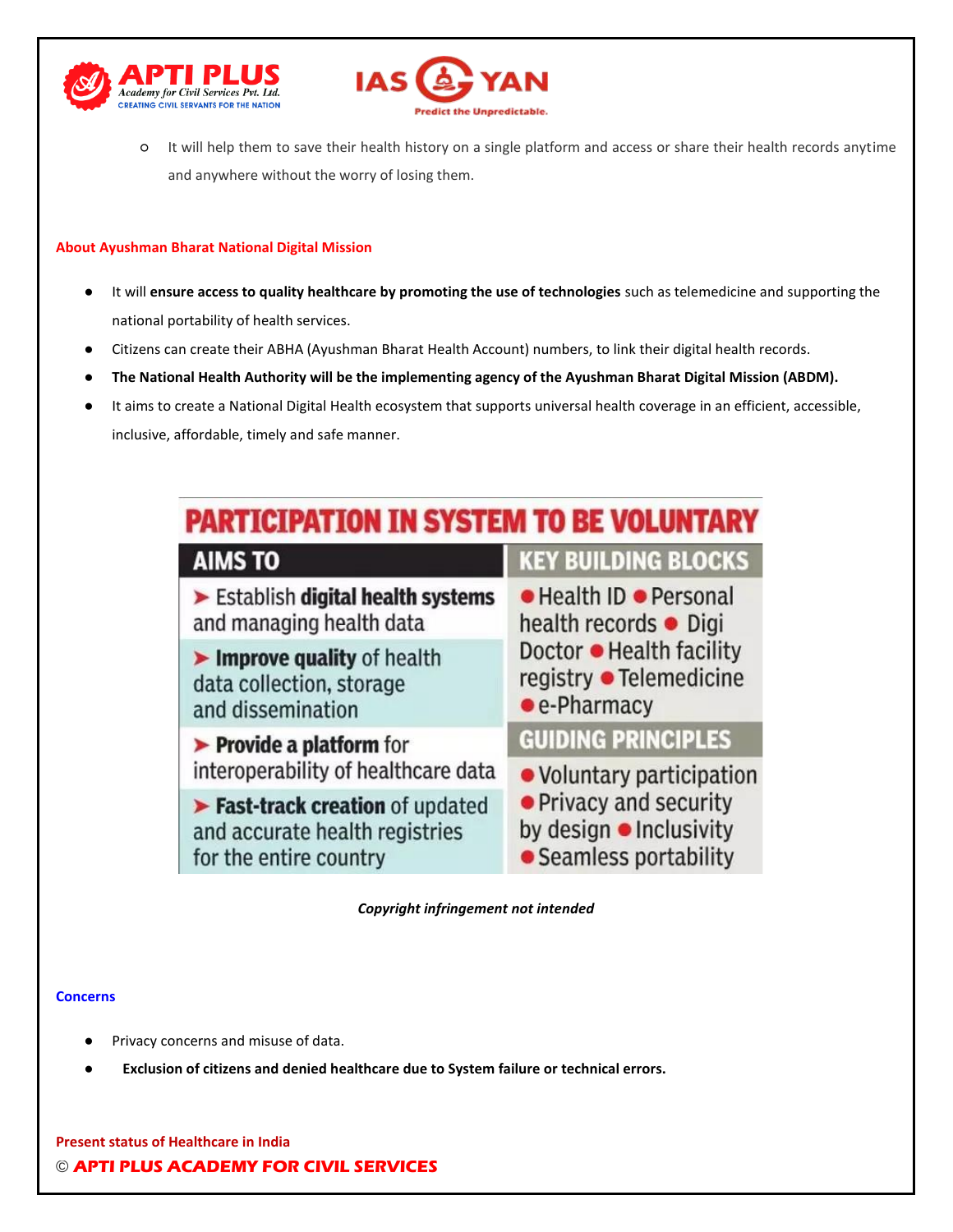



- According to WHO Study, 34% of Indians are physically inactive.
- **The fertility rate in 23 States and UTs including all the Southern States is below the Replacement rate while it is higher in several States in Central, east and northeast India.**
- Despite increasing knowledge of Contraceptive methods men have not taken up the responsibility of managing fertility.
- India 3rd the most obese nation after the US and China.
- Non Communicable diseases are top killers' Diabetes, Cancer and heart disease Cause over 70% of deaths.

## **Steps by the Government**

- Promotion of Institutional deliveries through Cash incentive under **Janani Suraksha Yojana.**
- **Janani Shishu Suraksha Karyakram:** Free ante-natal Check-ups, Postnatal Care and treatment of Sick infants till one year of age.
- Providing Reproductive, Maternal, Newborn, Child and Adolescent Health **Services**, the establishment of **Special Newborn Care Units**.
- Home Based Newborn Care is being provided by ASHAs.
- **MAA** for improving breastfeeding practices.
- **Pradhan Mantri Dialysis Program.**
- **Mission Indradhnaush:** Expanding full immunisation Coverage, the introduction of new vaccines.
- PM Swasthya Suraksha Yojana for strengthening the tertiary health Sector.
- **POSHAN Abhiyaan** to address Malnutrition.
- **Iron and folic acid Supplementation** for Prevention of Anaemia, home visits by ASHAs to promote breastfeeding and promote the use of ORS and Zinc for management of diarrhoea in children.
- **Medical Devices Rules, 2017:** Transparent regulatory System, Ensure Safety and quality of medical devices, Allowed 100% FDI in medical devices Sector to Promote Make in India.
- **National Health Resource Repository:** Create a reliable, unified registry of the Country's healthcare resources showing the distribution pattern of health facilities and Services between Cities and rural areas - ISRO is a technology Partner for providing data Security.
- Allowed 100% FDI in the Medical devices Sector to promote Make in India.
- **Kayakalp initiative** to Promote Cleanliness, hygiene and infection control practices in public health facilities.

## **National Health Policy 2017 targets**

- Shifts From communicable to non-communicable diseases.
- Collaborating & regulating the private sector.
- **A shift from Sick-care to wellness.**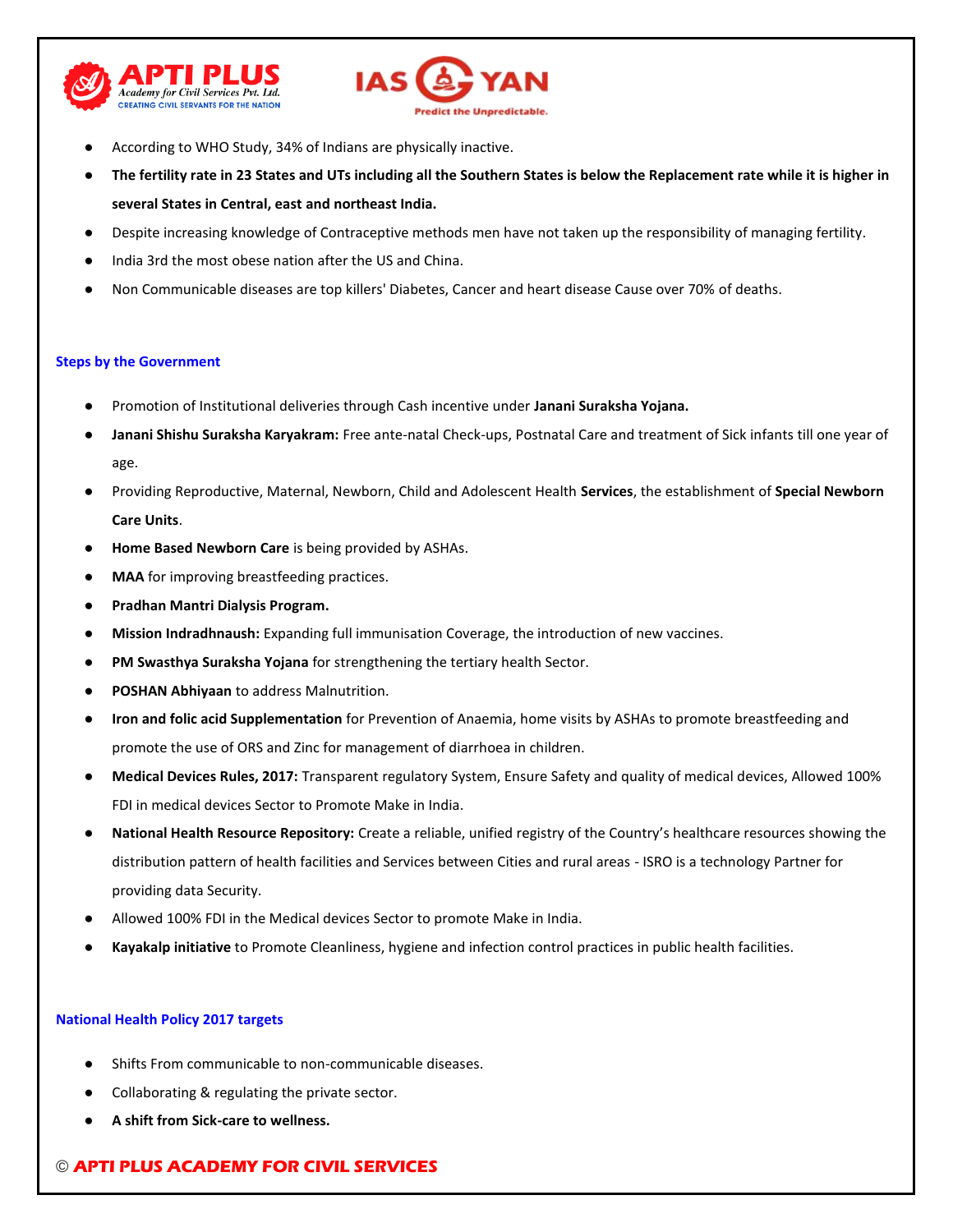



- **Increase Life Expectancy at birth from 67.5 to 70 by 2025.**
- **Reduction of TFR to 2.1 at national and Sub-national levels by 2025.**
- Reduce Five Mortality to 23 by 2025 and MMR from current levels to 100 by 2020.
- Reduce infant mortality rate to 28 by 2019.
- Reduce neonatal mortality to 16 and the stillbirth rate to "single-digit" by 2025.
- **Reduce premature mortality from cardiovascular diseases, cancer, diabetes or chronic respiratory diseases by 25% by 2025.**

#### **Steps need to be taken**

- **Reduce the Pressure on Secondary and tertiary hospitals by investing in Preventive and Primary Health Care facilities.**
- **Early detection and Prevention.**
- Provide adequate protection to doctors.
- **Increasing the Doctor-Patient ratio.**
- Reduce Out Of Pocket Expenditure.
- Increase the number of vaccines under Mission Indradhanush.
- Increasing the number of drugs and medical devices under price control.
- The Ministry Should Standardise the Cost of Certain treatments.
- **Raising Public Health expenditure to 2.5% of GDP.**
- Provide accessible, affordable and quality health care.
- Inform and educate people about the traditional Systems of medicine.
- Ayurveda Doctors and Yoga Teachers for Rural Areas.
- Improve Hospital access, Health worker density, and Access to essential medicine.
- **Mobile Medical Units to Provide outreach Services in rural and remote areas.**

#### **Way Forward**

Based on the foundations laid down in the form of Jan Dhan, Aadhar and Mobile (JAM) trinity and other digital initiatives of the government, Ayushman Bharat Digital Mission is creating a seamless online platform through the provision of a wide range of data, information and infrastructure services, duly leveraging open, interoperable, standards-based digital systems while ensuring the security, confidentiality and privacy of health-related personal information.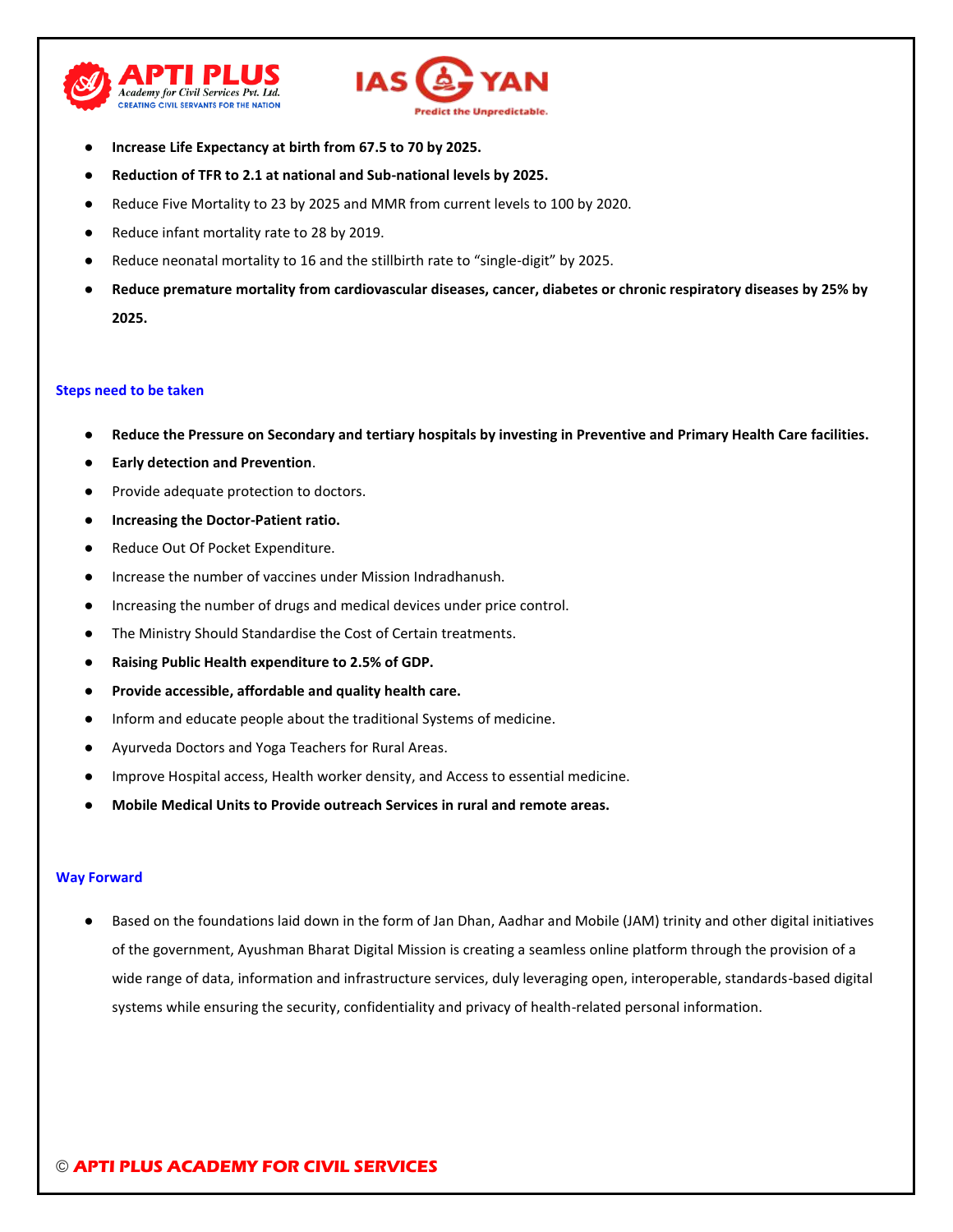



# **NEWS IN BRIEF: PRELIMS SPECIAL**

# **NATIONAL ACHIEVEMENT SURVEY 2021**

- **The Union Ministry of Education has released the National Achievement Survey (NAS) 2021 report.**
- The National Achievement Survey (NAS) 2021 report assesses the school education system through a comprehensive **evaluation survey of children's learning in classes 3, 5, 8 and 10.**
- The survey reflects the **overall assessment of the school education system**, it covers;
	- Government Schools (Both Union and State Government).
	- Government Aided Schools.
	- Private Unaided Schools.
- The **subjects covered are;** 
	- Language, Mathematics & EVS for class 3 & 5.
	- Language, Mathematics, Science & Social Science for class 8.
	- Language, Mathematics, Science, Social Science and English for class 10.
- Nearly 34 lakh students from 1.18 lakh schools in 720 districts have participated in the survey.
- The survey was managed through the technology platform designed and developed by National Informatics Centre (NIC).
- According to the survey data, **nearly 80% of students during the pandemic have found learning "burdensome" and felt that they would learn better in school.**
- Nearly 24% of students responded that they had no digital device at home.
- Approx 45% of students found the digital learning experience "joyful", and 38% also said that they had difficulties in learning.
- The Survey found that out of 500 scores, students across various classes performed better in languages, but lagged in **subjects like mathematics and science.**
	- In Class 3, students scored the highest in languages (323), followed by EVS (307) and mathematics (306).
	- Across various subjects and classes, SC, ST and OBC students performed worse

**<https://newsonair.gov.in/News?title=Ministry-of-Education-releases-National-Achievement-Survey-2021-report&id=441657>**

## **INDIAN CEO ALLIANCE**

● The **World Economic Forum (WEF) launches the India chapter of the Alliance of CEO Climate Action Leaders** to supercharge India's climate action and decarbonization efforts.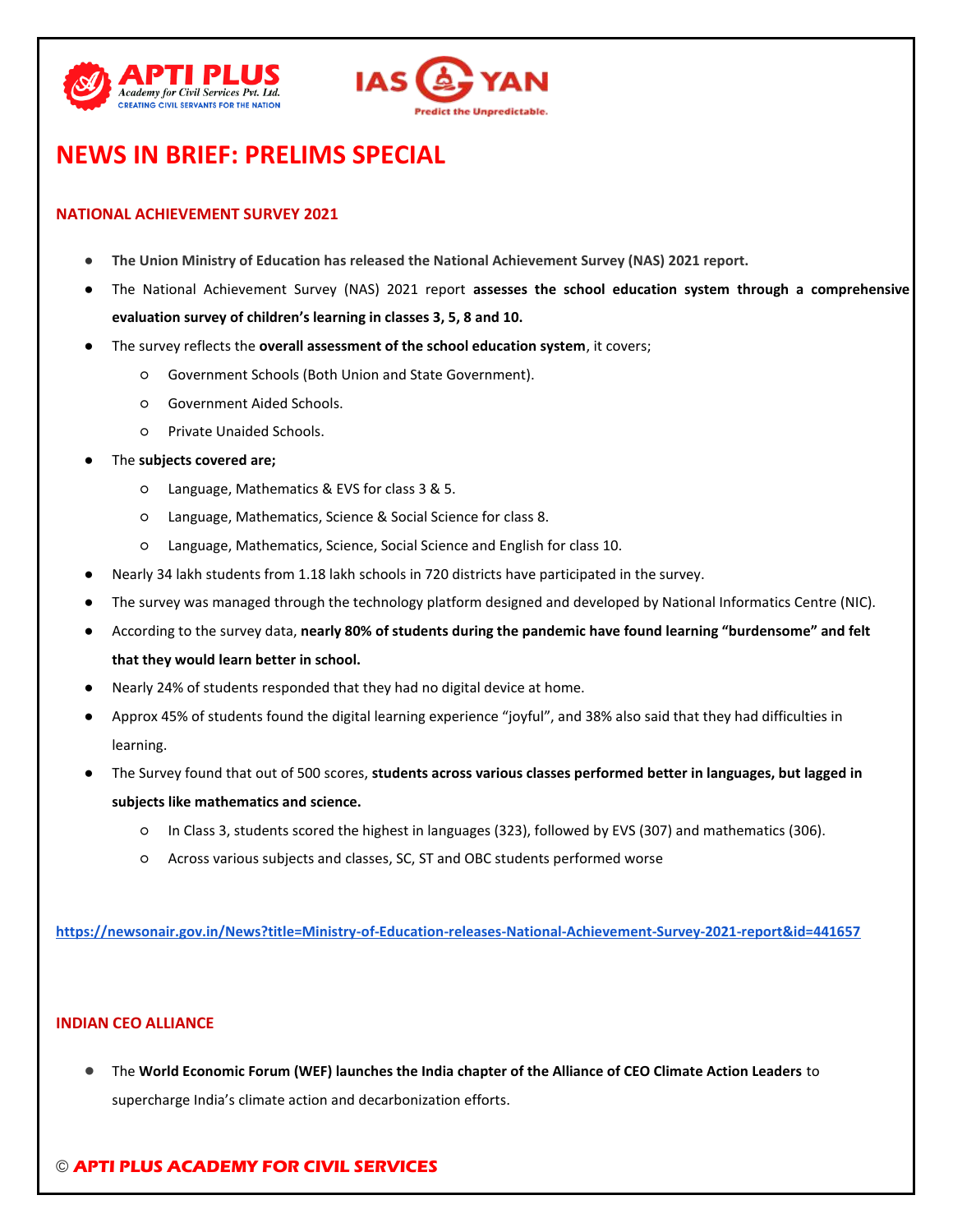



- The Indian CEO's Alliance has been launched to boost **Prime Minister Narendra Modi's 'Panchamrit' pledge for Net Zero carbon emission by 2070.**
- It will bring together the government, businesses, and other key stakeholders to achieve the Indian Prime Minister's ambitious five-part 'Panchamrit' pledge.
- A **collaboration between the management consultancy Kearney and the Indian think-tank Observer Research Foundation**  will serve as a high-level platform to support business leaders in planning and implementing plans and programmes to achieve climate targets, including net-zero economic growth.
- It will leverage learning and experiences from global projects such as the Alliance of CEO Climate Leaders and the First Movers Coalition.
- The alliance has become **part of India's climate action agenda which includes**, Trillion Trees, Moving India for rapid electric vehicle deployment, clean energy financing, Food Innovation Hubs, Stakeholder Capitalism matrices and Clean Skies for Tomorrow.

## **About Panchamrits**

- In the 26th Conference of Parties (CoP26) to the United Nations Framework Convention on Climate Change (UNFCCC), Prime Minister Narendra Modi announced the It includes:
	- o India will get its non-fossil energy capacity to 500 Gigawatts by 2030.
	- o India will meet 50% of its energy requirements by 2030 with Renewable energy.
	- o India will reduce its projected carbon emission by one billion tonnes by 2030.
	- $\circ$  India will reduce the carbon intensity of its economy by 45 per cent by 2030.
	- o India will achieve net zero by 2070.

<https://newsonair.gov.in/News?title=India-and-US-sign-Investment-Incentive-Agreement-in-Tokyo&id=441520>

## **INDIA-USA INVESTMENT INCENTIVE AGREEMENT**

- **India and USA signed the Investment Incentive Agreement (IIA) in Tokyo, Japan** which is expected to enhance investment support from America's development finance institution in a wide range of sectors.
- The IIA was signed by foreign secretary Vinay Kwatra and Scott Nathan, the chief executive officer of the US International Development Finance Corporation (DFC).
- The agreement is considered a legal requirement for DFC to continue providing investment support in India.
- The agreement supersedes another similar pact signed between the governments of India and the US in 1997.
- **Cooperation under DFC:**